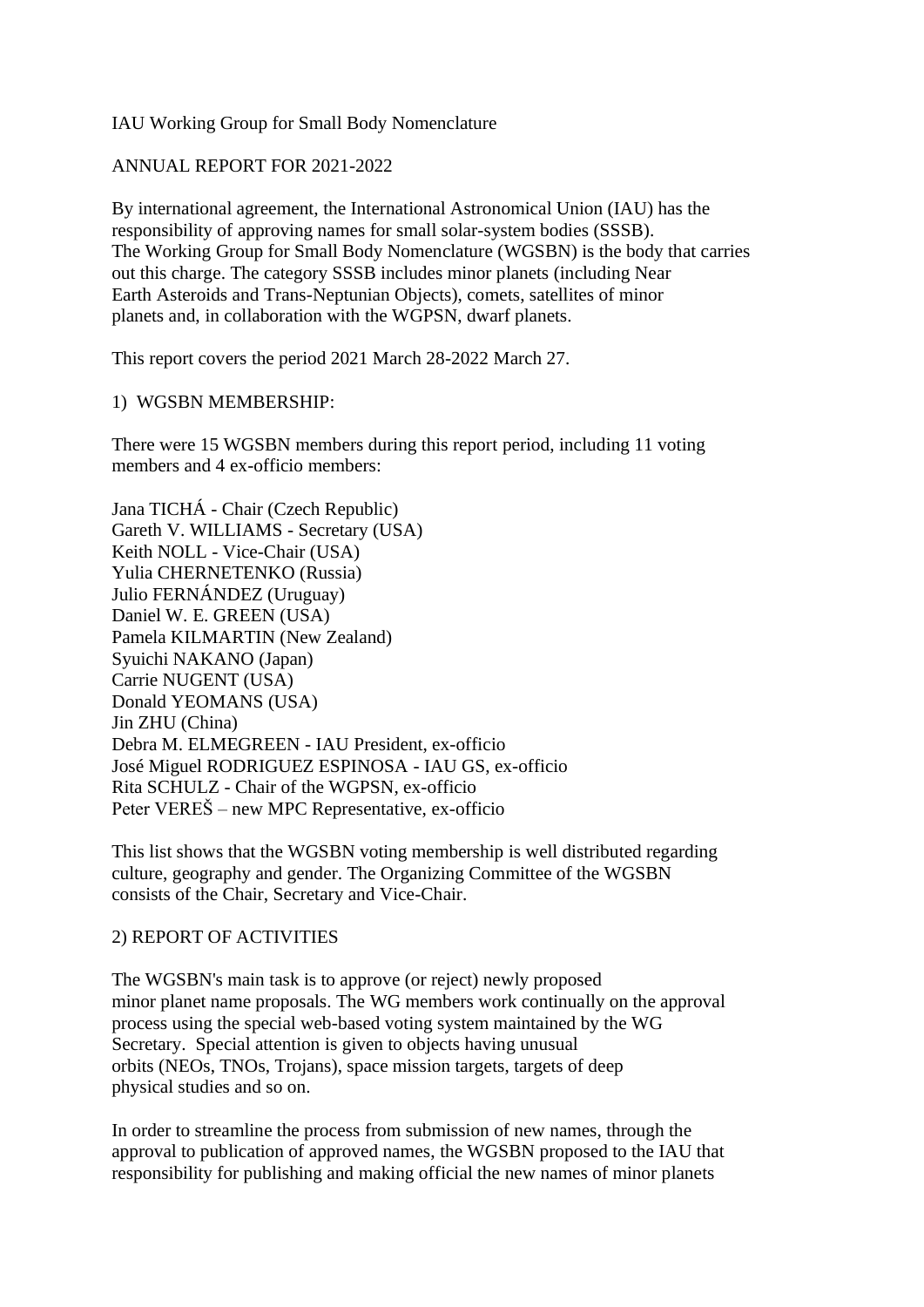should move from the Minor Planet Center to the WGSBN. The IAU Executive **Committee** 

approved this proposal during EC #105.

The WGSBN began announcing new names via a new PDF publication "WGSBN Bulletin". The first WGSBN Bulletin was published on 2021 May 14. By 2022 March 27, a total of 17 Bulletins had been published (13 in Volume 1 and 4 in Volume 2). The Bulletins have announced 954 new minor planet names, so far. The total

number of named minor planets is now 23132.

The Bulletin has proved to be an effective way to publish newly-approved minor planet

names. It has helped to announce new names much faster, as well as helping to decrease

a backlog of new name proposals.

A special batch of names was approved in 2021 October for scientists and technical staff

who contributed to NASA's Lucy Trojan asteroid mission.

Previous publications of rules and guidelines for names and citstion have been imprecise, often leading to members interpreting them differently when considering names

and citations. Following extensive discussion within the WG, a new "Rules and Guidelines for

Naming Non-Cometary Small Solar-Sytem Bodies" document

was published on the WG's website on 2021 December 20. The extensive document is intended to

make the naming rules and guidelines much clearer, for both WG members and name proposers, and

will be updated as necessary in the future.

The WGSBN also deals with comet naming. The majority of newly-discovered comets are named quickly, by the Comet Names Sub-Committee (Williams & Green) based on

information supplied by the Minor Planet Center. Complicated cases are discussed by the WG via e-mail and votes are cast via the web. There have been 70 new names of comets assigned during the report period.

Naming of small solar-system bodies has been an important and publically-visible topic for a long time. It is one of the most useful means of communicating astronomy

to the public all over the world. It gives us an opportunity to build connections between science and society, science and various cultures, or science and art.

2022 March 27

Jana Ticha